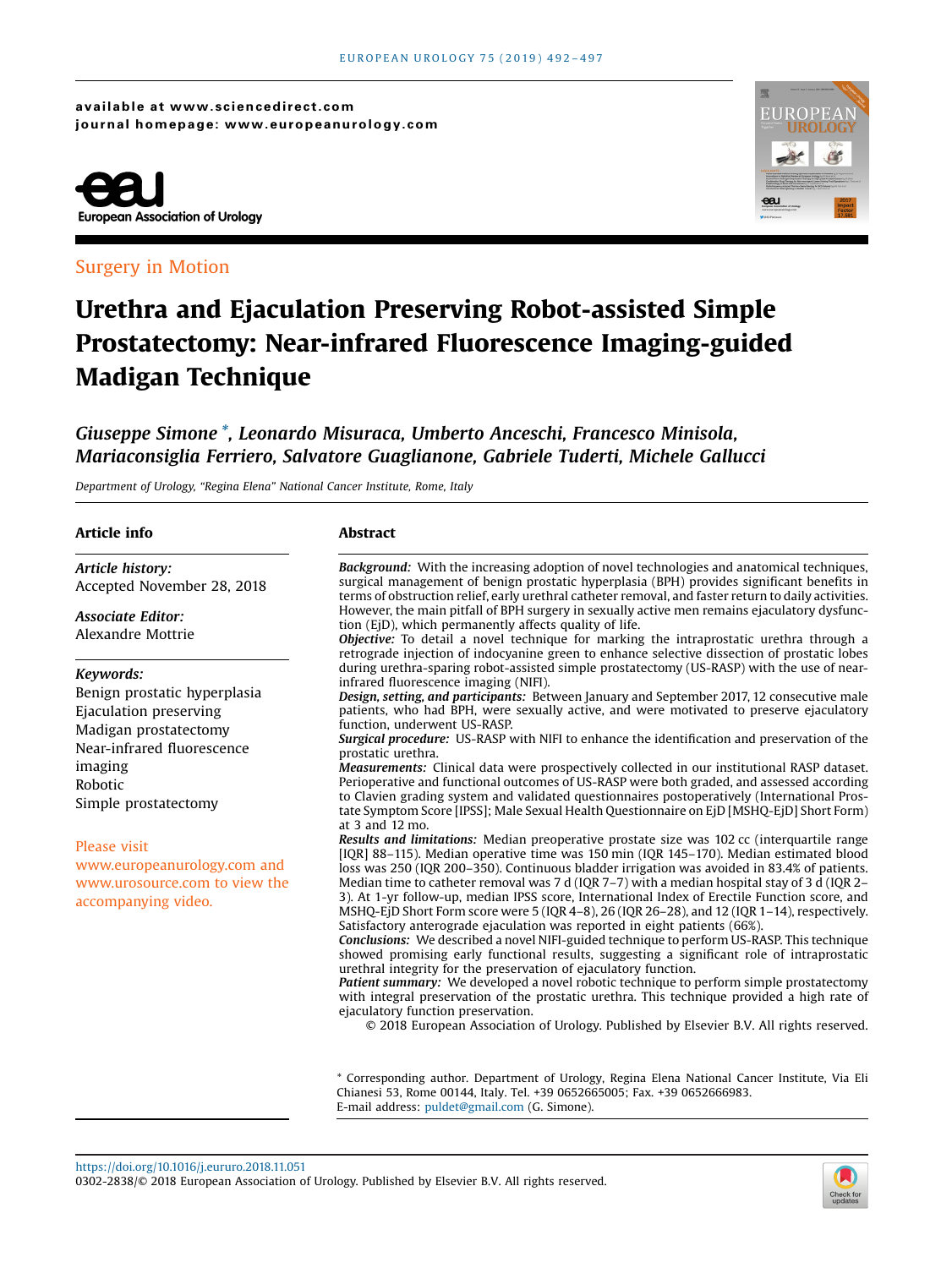#### 1. Introduction

According to European Association of Urology (EAU) guidelines, for patients affected by significant bladder outlet obstruction or lower urinary tract symptoms not responsive to medical therapy secondary to benign prostatic hyperplasia (BPH), endoscopic techniques represent the first choice in the urological armamentarium [\[1\]](#page-4-0). Standard transurethral resection, enucleation, laser, or minimally invasive techniques share all similar indications, with prostatic adenoma size representing a critical factor for optimizing the surgical outcomes [2–[6\].](#page-4-0) Open or minimally invasive simple open prostatectomy is traditionally offered in patients with larger prostatic glands  $(>80 \text{ ml})$  or wherever the endoscopic treatment is not available, with the transprostatic (Millin) or transvesical (Freyer) approaches representing the mostly used approaches [\[1,7,8\]](#page-4-0).

In recent years, robot-assisted simple prostatectomy (RASP) has gained popularity due to decreased blood loss, faster recovery, and potential avoidance of continuous bladder irrigation in the postoperative setting [\[9\]](#page-4-0). Despite the wide range of surgical options actually available for the management of BPH, ejaculatory dysfunction (EjD) still represents an unmet need among BPH functional outcomes, which significantly affects quality of life in sexually active men [\[10,11\].](#page-4-0)

The pathogenesis of EjD after surgery remains unclear, with several studies identifying the lack of bladder neck closure, which is traditionally incised in all endoscopic approaches, a critical factor [\[12,13\].](#page-4-0) To date, several alternative techniques for limiting EjD rates after surgery have been proposed with contrasting evidence [14–[16\]](#page-4-0).

The aim of this current series with the enclosed video is to detail the surgical steps of a novel technique of nearinfrared fluorescence imaging (NIFI)-guided urethra-sparing robot-assisted simple prostatectomy (US-RASP), and to report 1-yr surgical, perioperative, and functional outcomes.

#### 2. Patients and methods

Baseline, perioperative, and follow-up data were recorded in a prospectively collected RASP database; all eligible patients provided written informed consent to both robotic procedure and a planned early postoperative endoscopic control (flexible cystoscopy at 30 d after surgery) to evaluate the full integrity of the prostatic urethra.

#### 2.1. Inclusion and exclusion criteria

Between January and September 2017, 12 consecutive sexually active male patients with BPH were candidates for US-RASP. Inclusion criteria were failure of alpha-blocker and 5-alpha reductase inhibitors, a prostate gland volume of  $\geq$ 80 m, and interest in preserving ejaculatory function (EF). Initial clinical work-up included medical history, physical examination, flow rate evaluation including peak flow rate  $(Q_{\text{max}})$  measurement, voided volume, postvoiding residual volume assessed by transabdominal ultrasound, renal tract ultrasound, transrectal ultrasound (TRUS), prostate volume measurement, prostate-specific antigen (PSA) testing, International Prostate Symptom Score (IPSS), 15-item International Index of Erectile Function questionnaire (IIEF-15) assessment, and an abridged version of the 25-item Male Sexual Health Questionnaire to assess EjD (MSHQ-EjD Short Form) [17–[19\]](#page-4-0). Exclusion criteria were coexistent bladder stones or bladder diverticula requiring treatment, prostate volume <80 ml, median lobe >10 ml, IIEF score <17, and contraindications to robotic surgery with a steep Trendelenburg position.

#### 2.2. Surgical technique

All the procedures were performed using Da Vinci Si Surgical System (Intuitive Surgical, Sunnyvale, CA, USA) by two surgeons (G.S. and M.G.) in a three-arm configuration with a transperitoneal approach.

#### 2.2.1. Patient positioning and port placement

All patients received prophylactic antibiotic treatment before starting the surgical procedure. After induction of general anesthesia, an indwelling 18 Fr urethral catheter is positioned and the patient is placed in the lithotomy position with a steep Trendelenburg angle; a transperitoneal five-port access was performed using a  $0^\circ$  scope. The camera port was placed through the umbilicus, and two 8-mm robotic ports were placed midline between the iliac crest and the main trocar. Two 12-mm ports for the assistant surgeon were placed at the midline, between the camera and the robotic ports. A three-arm configuration was used; Hot Shears monopolar curved scissors (Intuitive Surgical), Pro-Grasp forceps (Intuitive Surgical), and a large needle driver were used to perform sutures. The two 12-mm assistant ports allowed the introduction of a disposable suction/irrigation and a 10 mm Ligasure Atlas (Covidien, Mansfield, MA, USA) device.

#### 2.2.2. NIFI-guided urethral-sparing robot-assisted Madigan prostatectomy

Once the Retzius space was developed through an inverted U-shaped anterior peritoneal incision, the bladder neck was meticulously isolated in order to expose the proximal prostatic urethra. The 18 Fr urethral catheter was retracted into the navicular fossa with the balloon inflated with 3 ml of saline solution, and 50 ml of indocyanine green (ICG) was injected. With the use of NIFI, prostatic adenoma dissection started initially from the right lobe, developing a dissection plane from the base and progressively moving toward the 12 o'clock position. Sharp and blunt dissections were combined to enucleate the right lobe, continuously switching from conventional light to near-infrared fluorescence to ensure selective control of the intraprostatic urethra. In the case of a median prostatic lobe, NIFI was used to improve the visualization of the bladder neck and to avoid any unintended violation of the urinary tract. Finally, the dissection was completed toward the prostate apex. Retrograde dissection was completed to remove "en bloc" the right lobe. Blunt dissection and NIFI were mostly used when proceeding medially in proximity to the prostatic urethra. The same procedure was performed contralaterally. The prostatic lobes were collected in an Endo Catch bag (Covidien). Hemostasis was ensured. Any remnant of distal paraurethral tissue in the prostatic fossa was dissected under NIFI, avoiding any dissection at the distal urethra and at the posterior side of the urethra. A minimal bladder neck incision was performed to ensure complete resection only in case of a median prostatic lobe. In case of any violation of urinary tract integrity, the urethra was sutured with an interrupted 3/0 Monocryl suture.

After the completion of the resection, a definitive indwelling 20 Fr Foley catheter was introduced and inflated in the bladder with 10 ml saline solution. The integrity of ejaculatory ducts can be confirmed with both TRUS and NIFI. Finally, the bladder neck was approximated to the ventral prostatic rim with a running Monocryl 3/0 or barbed suture (V-loc 3/0; Covidien). Watertightness was confirmed by irrigating the bladder with 150 ml of saline solution. A drain was left in the Retzius space.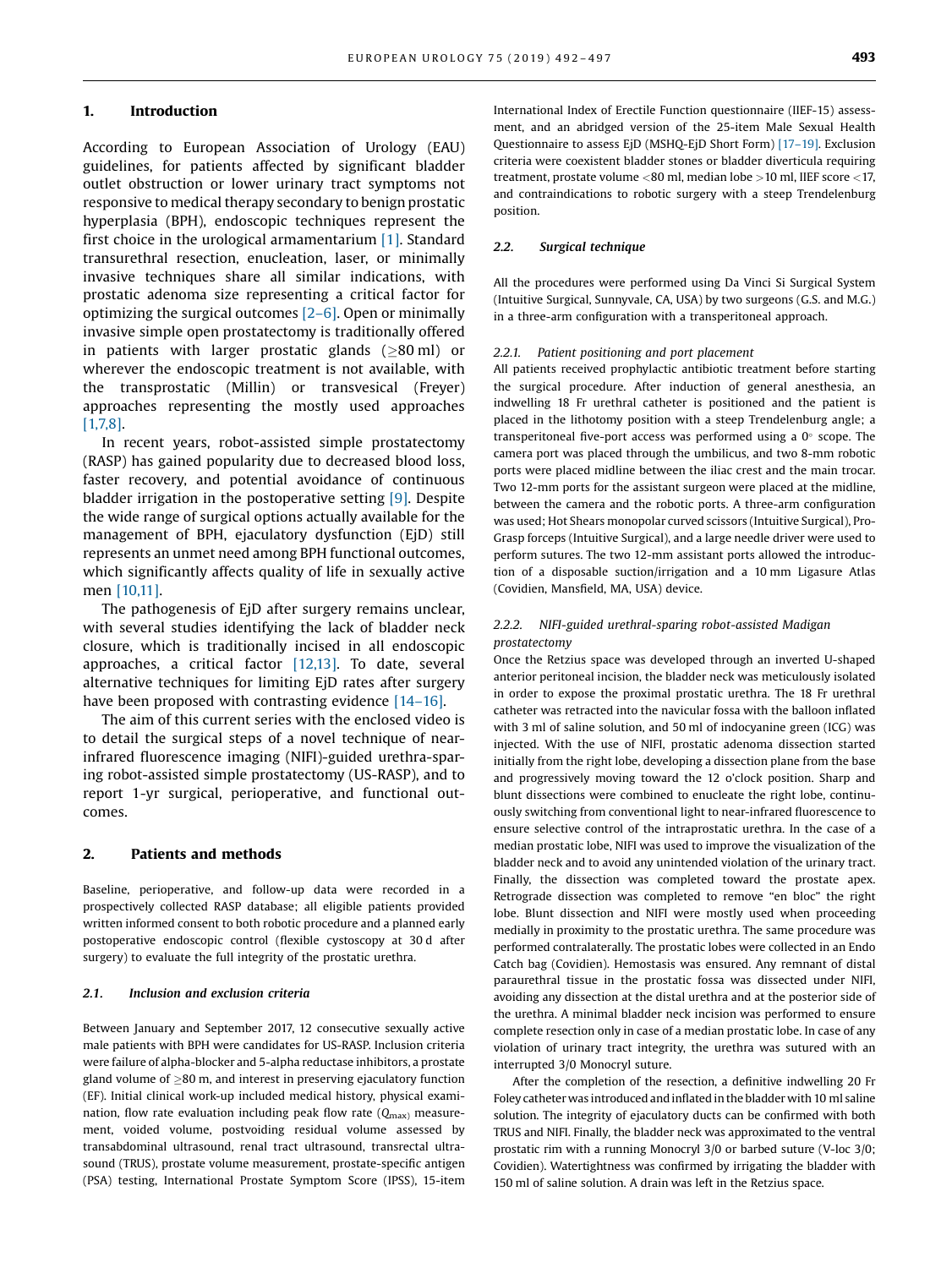#### Table 1 – Baseline demographic and clinical characteristics

| Patients $(n)$                                                                                        | 12                |
|-------------------------------------------------------------------------------------------------------|-------------------|
| Age $(yr)$                                                                                            | $63(60-67)$       |
| <b>BMI</b>                                                                                            | 24.4 (23.8-27.3)  |
| ASA score                                                                                             | $2(2-3)$          |
| Prostate volume on TRUS (cc)                                                                          | $102(88-115)$     |
| Hemoglobin $(g/dl)$                                                                                   | $13.5(12.8-15.2)$ |
| Indwelling catheter, $n$ (%)                                                                          | 2(16.6)           |
| ASA = American Society of Anesthesiologists; BMI = body mass index;<br>TRUS = transrectal ultrasound. |                   |

Data reported as median values (interquartile range).

#### 2.3. Postoperative management and follow-up

Continuous bladder irrigation was intentionally avoided whenever feasible. Urethral catheter was removed conventionally on the 7th postoperative day. Deep vein thrombosis prophylaxis and early ambulation were pursued. The drain was removed if the 24-h output was lower than 100 ml and the patient was usually discharged the day following flatus recovery with 21 d of subcutaneous low-weight molecular heparin injections. Follow-up consisted of scheduled visits at 3 and 12 mo after surgery including complete biochemical blood tests, physical examination, uroflowmetry, abdominal ultrasound, PSA dosage, IPSS, and IIEF-15 and MSHQ-EjD scores. Furthermore, a 16 Fr flexible cystoscopy was performed 4 wk postoperatively.

#### 2.4. Endpoints

Collected demographic parameters were age, body mass index, comorbidities, American Society of Anesthesiologists score, pre- and postoperative PSA, pre- and postoperative hemoglobin, uroflowmetry, preoperative prostate size (TRUS estimated), history of acute urinary retention, pre- and postoperative IPSS, pre- and postoperative IIEF-15 score, and pre- and postoperative MSHQ-EjD Short Form score. Main surgical outcomes were reported, including operative time, estimated blood loss, length of hospital stay, mean catheterization time, length of hospital stay and perioperative complications according to the Clavien-Dindo system [\[20\]](#page-5-0), and pathological findings.

Primary endpoints were surgical feasibility of US-RASP assessed by complete preservation of the intraprostatic urethra, perioperative morbidity, and complications. Secondary endpoints were represented by early functional outcomes (IPSS, and IIEF-15, and MSHQ-EjD Short Form scores) assessed at 3 and 12 mo postoperatively.

#### 2.5. Statistical analysis

Descriptive analyses were used. Frequencies and proportions were reported for categorical variables. Medians and interquartile ranges (IQRs) were reported for continuously coded variables. Differences between continuous variables assessed at baseline, 3-mo and 1-yr follow-up were assessed with Wilcoxon test. All  $p$  values of <0.05 were considered statistically significant. Statistical analysis was performed using SPSS v24 (IBM Corp., Armonk, NY, USA).

#### 3. Results

Baseline demographic and clinical data are summarized in Table 1. All patients were sexually active (IIEF score  $>$  17) and interested in preserving antegrade ejaculation. The median preoperative MSHQ-EjD Short Form score was 9 (IQR 7–11), due to effects of alpha-blockers. No intraoperative complications occurred, and the procedure was successfully

#### Table 2 – Perioperative and pathological outcomes

| Patients $(n)$                                                       | 12            |  |  |  |
|----------------------------------------------------------------------|---------------|--|--|--|
| Operative time (min)                                                 | 150 (145-170) |  |  |  |
| Estimated blood loss (ml)                                            | 250 (200-350) |  |  |  |
| Continuous bladder irrigation, $n$ (%)                               | 2(16.6)       |  |  |  |
| Time to catheter removal (d)                                         | $7(7-7)$      |  |  |  |
| Length of stay $(d)$                                                 | $3(2-3)$      |  |  |  |
| Conversion to standard technique, $n$ (%)                            | 0(0)          |  |  |  |
| Urethral reconstruction, $n$ (%)                                     | 2(16.6)       |  |  |  |
| Clavien-Dindo complications, $n$ (%)                                 |               |  |  |  |
| Grade 1                                                              | 2(16.6)       |  |  |  |
| Grade 2                                                              | 1(8.3)        |  |  |  |
| Grade 3a                                                             | 0(0)          |  |  |  |
| Grade 3b                                                             | 0(0)          |  |  |  |
| Adenoma weight (g)                                                   | $78(61-84)$   |  |  |  |
| Incidental prostate cancer, $n$ (%)                                  | 0(0)          |  |  |  |
| Continuous data are reported as median values (interquartile range). |               |  |  |  |

completed in all patients. Unintentional violation of urinary tract occurred in two patients (16.6%). Overall, 25% of patients experienced perioperative complications, including fever (grade 1), wound infection (grade 1), and anemia requiring a single blood transfusion (grade 2). On pathological examination, the median weight of excised adenomas was 78 g (IQR 61–84); no incidental prostate cancer was found. Perioperative and pathological data are reported in Table 2. Three-month and 1-yr functional outcomes are given in [Table 3.](#page-3-0) No urethral strictures were reported. Complete recovery of EF was achieved in eight patients (66%) with a median 1-yr MSHQ-EjD Short Form score of 12 (IQR 3–14). Median IPSS and Qmax improved significantly at 3 mo, from 33 to 6 ( $p < 0.001$ ) and from 7.7 to 18.6 ml/s  $(p < 0.001)$ , respectively. Median postvoid residual volume improved from 175 ml preoperatively to 30 ml at 3-mo evaluation ( $p < 0.001$ ). No patient reported urgency or stress urinary incontinence during follow-up.

#### 4. Discussion

The main goal of BPH surgery is represented by the urethral obstruction relief [\[1\]](#page-4-0). In recent years, different endoscopic techniques have been introduced with the aim of decreasing intraoperative complications such as bleeding in high-risk patients and reducing perioperative morbidity [\[21\]](#page-5-0). Irrespective of the surgical technique and the energy source used, EjD represents one of the major pitfalls of BPH surgery, significantly affecting quality of life, especially in young and sexually active men [\[10\]](#page-4-0).

Several techniques have been described in order to decrease the postoperative EjD rates, but unfortunately, due to the lack of validated tools and questionnaires for assessing EF after surgery, available data in literature are undoubtedly scanty and controversial [\[10,22\].](#page-4-0)

The exact mechanism involved in the pathogenesis of postoperative EjD remains unclear. It has been suggested that EjD is caused by the impaired closure mechanism of the bladder neck. Indeed, complete preservation of the bladder neck together with the paracollicular area represents critical factors that are advocated when an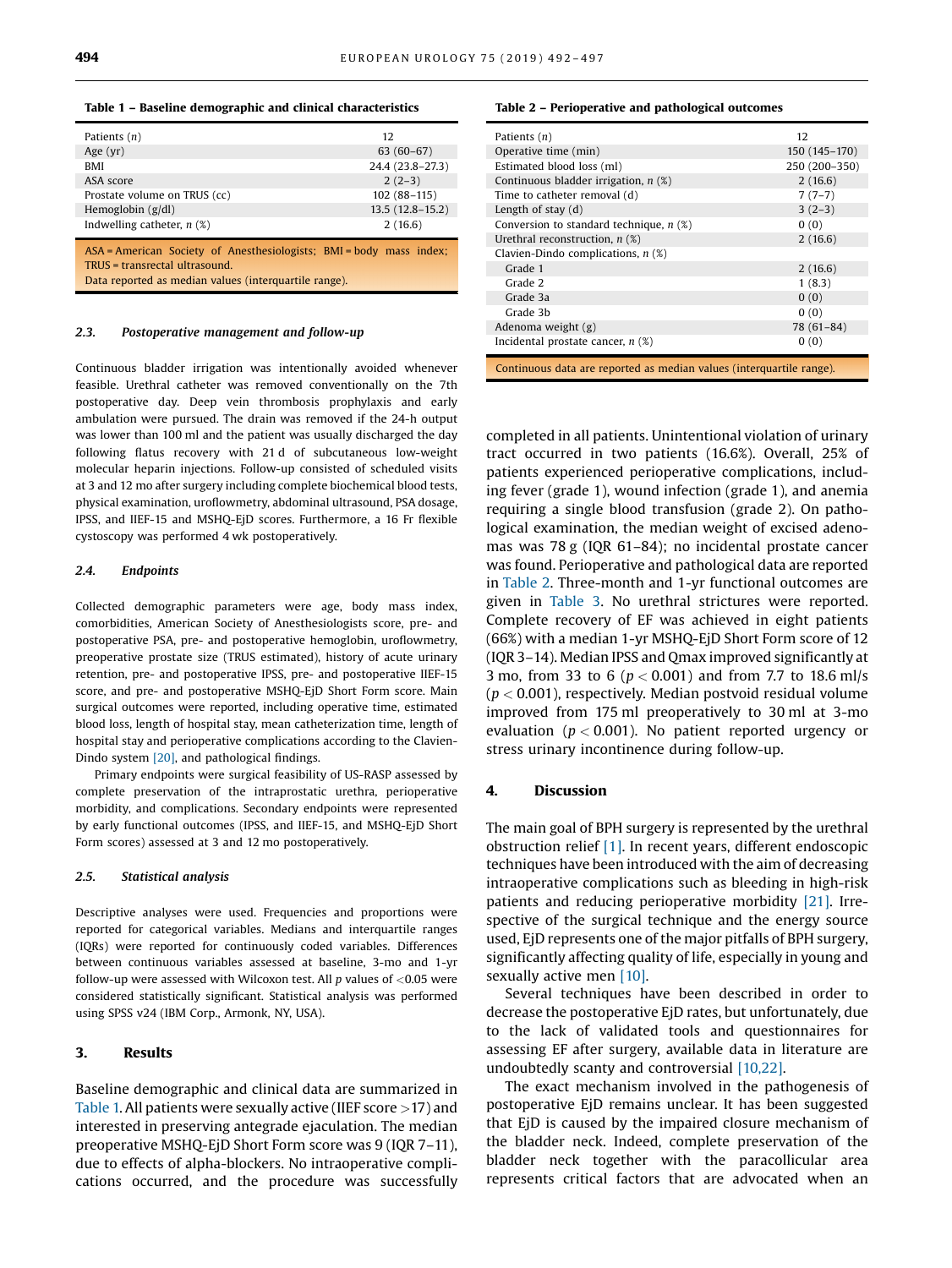|                               | <b>Baseline</b> | $3 \text{ mo}$      | 1 vr              | Baseline vs 3 mo <sup>a</sup> | Baseline vs 1 yr <sup>b</sup> | $3 \text{ mo}$ vs 1 $\text{vr}^{\text{c}}$ |
|-------------------------------|-----------------|---------------------|-------------------|-------------------------------|-------------------------------|--------------------------------------------|
| $IEF-15$                      | $27(26-28)$     | $27(26-28)$         | $27(26-28)$       | 0.51                          | 0.64                          | 0.67                                       |
| <b>IPSS</b>                   | $33(27-34)$     | $6(5-8)$            | $5(4-8)$          | ${<}0.001$                    | $<$ 0.001                     | 0.001                                      |
| MSHQ-EjD Short Form           | $9(7-12)$       | $11(4-14)$          | $12(3-14)$        | 0.07                          | 0.06                          | 0.9                                        |
| Maximum flow rate $(ml/s)$    | $7.7(6.3-8.3)$  | $18.6(16.4 - 24.9)$ | $21.8(18.6-27.3)$ | 0.001                         | $<$ 0.001                     | 0.56                                       |
| Voided volume (ml)            | 169 (127-213)   | 262 (192-350)       | 249 (177-318)     | ${<}0.001$                    | ${<}0.001$                    | 0.003                                      |
| Postvoid residual volume (ml) | $175(125-190)$  | $30(25-57)$         | $22.5(20-42)$     | ${<}0.001$                    | $<$ 0.001                     | $<$ 0.001                                  |
| PSA total (ng/ml)             | $5.6(4.3-6.4)$  | $1.6(0.8-2.5)$      | $2(1.1-2.7)$      | ${<}0.001$                    | ${<}0.001$                    | ${<}0.001$                                 |
|                               |                 |                     |                   |                               |                               |                                            |

#### <span id="page-3-0"></span>Table 3 – Functional outcomes

IIEF = International Index of Erectile Function; IPSS = International Prostate Symptom Score; MSHQ-EjD = Male Sexual Health Questionnaire to assess ejaculatory dysfunction; PSA = prostate-specific antigen.

Continuous data are reported as median values (interquartile range).

 $^{\text{a}}$  Comparison of p values between baseline and 3-mo data.

 $<sup>b</sup>$  Comparison of p values between baseline and 1-yr data.</sup>

Comparison of p values between 3-mo and 1-yr data.

"ejaculation-sparing technique" is endoscopically attempted [\[23\]](#page-5-0). Notably, endoscopic enucleation techniques aimed at preserving ejaculation share the same intrinsic limitation, as the prostatic urethra cannot be preserved; besides, all are affected by a significant risk of residual adenoma [\[24\]](#page-5-0).

According to EAU guidelines, simple open prostatectomy is traditionally reserved for larger adenomas ( $\geq 80$  ml) or situations when endoscopic techniques are not available [\[1\]](#page-4-0). With the increasing adoption of robotic surgery, RASP has progressively been standardized and it may actually be considered an alternative to standard open simple prostatectomy [\[25\].](#page-5-0) The main advantage of robotic surgery in this context may be represented by the meticulous hemostasis during the development of a dissection plane between adenoma and prostatic capsule, and the improved dexterity in the prostatic capsule reconstruction [\[26\].](#page-5-0) In this report, we also highlight the significant benefits provided by NIFI to enhance visibility, identification, and consequently preservation of the prostatic urethra.

The concept of preservation of the prostatic urethra (Madigan technique) was initially described by Dixon et al. [\[27\]](#page-5-0) in open surgery. More recently, several authors attempted to duplicate this approach in the minimally invasive setting, reporting significant advantages in terms of less residual adenoma and shorter catheterization time [\[28,29\].](#page-5-0) However, this suggestive technique has never gained a wide consensus, and it has been progressively abandoned due to the significant complexity in avoiding unintentional violation of urinary tract.

Urethral preservation remains a critical factor, not only to achieve complete recovery of EF, but also to minimize surgical trauma and perioperative morbidity. If the urethra is completely preserved, postoperative bladder irrigation can be avoided and consequently the length of stay can significantly be reduced. More interestingly, integrity of ejaculatory ducts is mandatory to guarantee preservation of antegrade ejaculation. NIFI provides significant support in this specific field also, thanks to a transurethral ICG reflux through ejaculatory ducts that appear as a green structure in close proximity to the distal urethra; integrity of ejaculatory ducts can also be confirmed with real-time TRUS.

As previously demonstrated by robotic surgery in other surgical procedures, NIFI itself has also contributed to improvement in surgical outcomes in several urological procedures [\[30\]](#page-5-0). In this report, we sought to reproduce surgical steps of Madigan prostatectomy with the use of NIFI to enhance visualization of the prostatic urethra and to avoid any unintentional violation of the urinary system, making the classic Madigan procedure feasible and more reproducible.

We believe that this technique may represent an alternative option to standard endoscopic ejaculation sparing techniques that usually fail to achieve the expected outcomes.

Intraurethral delivery of ICG provided significance enhancement in the identification of the prostatic urethra. In addition, in two cases of our series, where a medium lobe was present, unintentional violation of the urinary tract occurred; NIFI provided immediate identification of the injury and consequently the opportunity to promptly repair it before proceeding with dissection.

Despite advancement and simplification provided by both robotic platform and NIFI, this procedure remains technically challenging: in patients with large lateral lobes and/or medium lobe protruding into the bladder neck, the risk of missing the proper dissection plane can turn into an incomplete resection with a potential risk of long term recurrence of obstructing symptoms related to BPH.

Our series is not devoid of limitations. First of all, the small sample size, strict inclusion/exclusion criteria, and lack of a standardized comparison cohort preclude definitive conclusions about the superiority of this technique over the available alternative options. Certainly, the presence of a huge median prostatic lobe significantly affects the reproducibility of this technique, limiting the indications for this approach to a select cohort of patients. Preservation of antegrade ejaculation was obtained in 66.6% of patients; therefore, when this outcome is not achieved, benefits of this procedure remain unclear. There are also valid ejaculation-preserving endoscopic techniques to be considered as alternative options, especially for smaller glands or for those with a huge median lobe. The need for robotic surgical skills and costs of robotic surgery should also be considered as potentially main drivers in a decision-making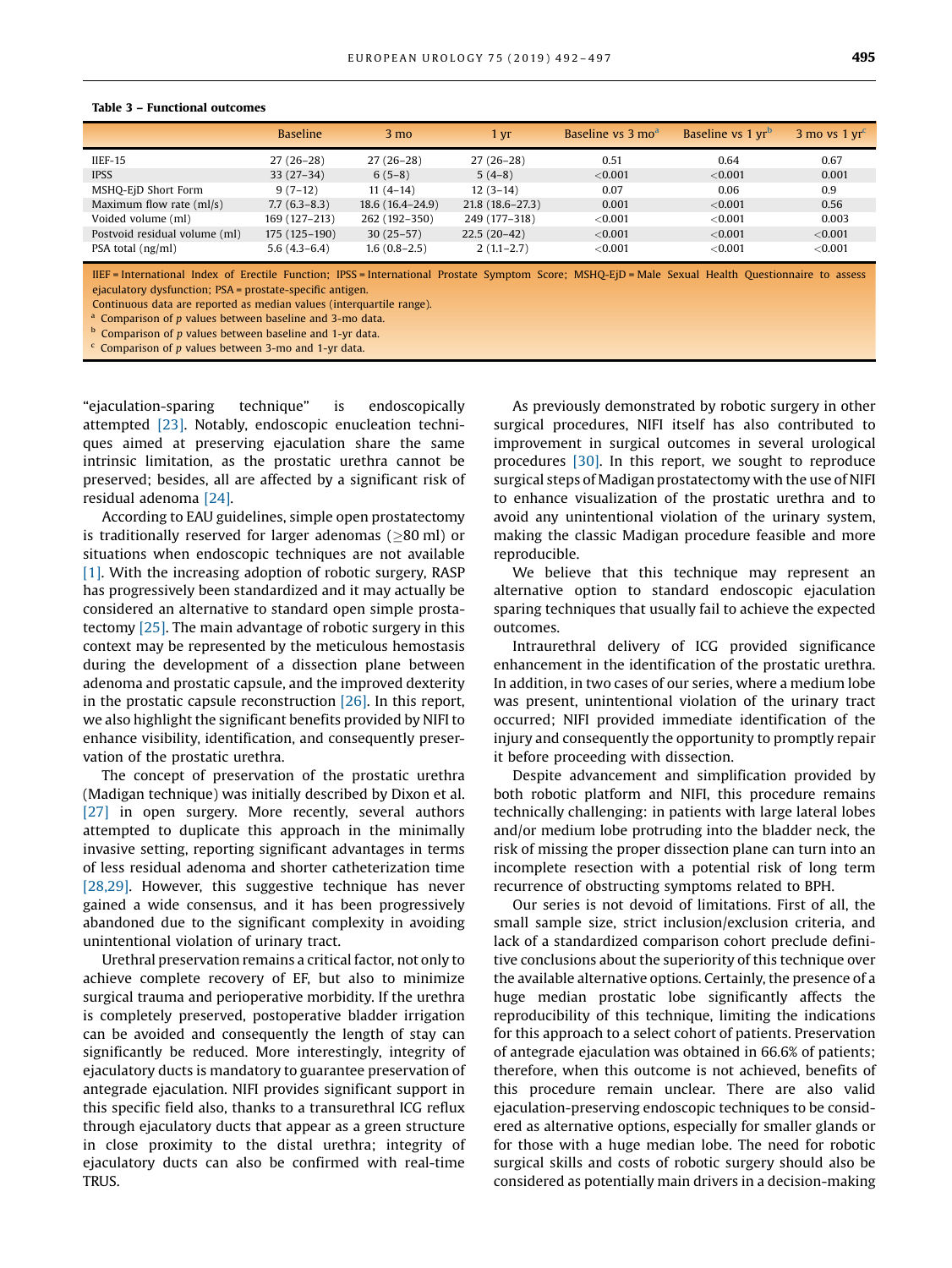<span id="page-4-0"></span>process. Finally, larger series and longer follow-up are needed to confirm our findings and durability over time of both obstruction relief and preservation of EF.

Our report also has several strengths: basically, this technique is aimed at "preserving" the urethra and EF, while providing relief to obstruction symptoms. Despite the potential impact of the learning curve on outcomes, it was successful in two-thirds of cases; this result compared favorably with the outcomes of endoscopic ejaculationpreserving techniques in prospective randomized trials, where the reported success rate ranged between 46% and 66% [14,16].

Today, preservation of the EF remains an unmet need of BPH surgery, irrespective of the surgical approach chosen. In this context, US-RASP may be considered a feasible and reasonable option, and a potential "early" option in patients with BPH and significant side effects of alpha-blockers on EF.

### 5. Conclusions

We report feasibility, and perioperative and 1-yr outcomes of US-RASP in 12 consecutive patients. In this preliminary experience, all patients had complete relief of obstructive symptoms, urinary tract integrity was maintained in 83.4%, and two-thirds of patients reported antegrade ejaculation at 1-yr follow-up. NIFI-guided US-RASP should be considered as an option when counseling patients about BPH surgery who are motivated in preserving antegrade ejaculation.

Author contributions: Giuseppe Simone had full access to all the data in the study and takes responsibility for the integrity of the data and the accuracy of the data analysis.

Study concept and design: Simone.

Acquisition of data: Tuderti, Minisola, Ferriero, Guaglianone.

Analysis and interpretation of data: Simone, Tuderti, Anceschi, Misuraca. Drafting of the manuscript: Anceschi, Simone.

Critical revision of the manuscript for important intellectual content: Simone, Gallucci.

Statistical analysis: Simone.

Obtaining funding: None.

Administrative, technical, or material support: None.

Supervision: None.

Other: None.

Financial disclosures: Giuseppe Simone certifies that all conflicts of interest, including specific financial interests and relationships and affiliations relevant to the subject matter or materials discussed in the manuscript (eg, employment/affiliation, grants or funding, consultancies, honoraria, stock ownership or options, expert testimony, royalties, or patents filed, received, or pending), are the following: None.

Funding/Support and role of the sponsor: None.

### Appendix A. Supplementary data

The Surgery in Motion video accompanying this article can be found in the online version at [https://doi.org/10.](http://dx.doi.org/10.1016/j.eururo.2018.11.051) [1016/j.eururo.2018.11.051](http://dx.doi.org/10.1016/j.eururo.2018.11.051) and via [www.europeanurology.](http://www.europeanurology.com/) [com.](http://www.europeanurology.com/)

#### References

- [1] [Gratzke C, Bachmann A, Descazeaud A, et al. EAU guidelines on the](http://refhub.elsevier.com/S0302-2838(18)30955-2/sbref0155) [assessment of non-neurogenic male lower urinary tract symptoms](http://refhub.elsevier.com/S0302-2838(18)30955-2/sbref0155) [including benign prostatic obstruction. Eur Urol 2015;67:1099](http://refhub.elsevier.com/S0302-2838(18)30955-2/sbref0155)–109.
- [2] [Rieken M, Bachmann A, Shariat SF. Long-term follow-up data more](http://refhub.elsevier.com/S0302-2838(18)30955-2/sbref0160) [than 5 years after surgical management of benign prostate obstruc](http://refhub.elsevier.com/S0302-2838(18)30955-2/sbref0160)[tion: who stands the test of time? Curr Opin Urol 2016;26:22](http://refhub.elsevier.com/S0302-2838(18)30955-2/sbref0160)–7.
- [3] [Cornu JN, Ahyai S, Bachmann A, et al. A systematic review and meta](http://refhub.elsevier.com/S0302-2838(18)30955-2/sbref0165)[analysis of functional outcomes and complications following trans](http://refhub.elsevier.com/S0302-2838(18)30955-2/sbref0165)[urethral procedures for lower urinary tract symptoms resulting from](http://refhub.elsevier.com/S0302-2838(18)30955-2/sbref0165) [benign prostatic obstruction: an update. Eur Urol 2015;67:1066](http://refhub.elsevier.com/S0302-2838(18)30955-2/sbref0165)–96.
- [4] [Zhu Y, Zhuo J, Xu D, Xia S, Herrmann TR. Thulium laser versus](http://refhub.elsevier.com/S0302-2838(18)30955-2/sbref0170) [standard transurethral resection of the prostate for benign prostatic](http://refhub.elsevier.com/S0302-2838(18)30955-2/sbref0170) [obstruction: a systematic review and meta-analysis. World J Urol](http://refhub.elsevier.com/S0302-2838(18)30955-2/sbref0170) [2015;33:509](http://refhub.elsevier.com/S0302-2838(18)30955-2/sbref0170)–15.
- [5] Gupta NK, Gange SN, McVary KT. New and emerging technologies in treatment of lower urinary tract symptoms from benign prostatic hyperplasia. Sex Med Rev. In press. [https://doi.org/10.1016/j.sxmr.](https://doi.org/10.1016/j.sxmr.2018.02.003) [2018.02.003.](https://doi.org/10.1016/j.sxmr.2018.02.003)
- [6] [Magistro G, Chapple CR, Elhilali M, et al. Emerging minimally](http://refhub.elsevier.com/S0302-2838(18)30955-2/sbref0180) [invasive treatment options for male lower urinary tract symptoms.](http://refhub.elsevier.com/S0302-2838(18)30955-2/sbref0180) [Eur Urol 2017;72:986](http://refhub.elsevier.com/S0302-2838(18)30955-2/sbref0180)–97.
- [7] [Sorokin I, Sundaram V, Singla N, et al. Robot-assisted versus open](http://refhub.elsevier.com/S0302-2838(18)30955-2/sbref0185) [simple prostatectomy for benign prostatic hyperplasia in large](http://refhub.elsevier.com/S0302-2838(18)30955-2/sbref0185) [glands: a propensity score-matched comparison of perioperative](http://refhub.elsevier.com/S0302-2838(18)30955-2/sbref0185) [and short-term outcomes. J Endourol 2017;31:1164](http://refhub.elsevier.com/S0302-2838(18)30955-2/sbref0185)–9.
- [8] [Umari P, Fossati N, Gandaglia G, et al. Robotic assisted simple](http://refhub.elsevier.com/S0302-2838(18)30955-2/sbref0190) [prostatectomy versus holmium laser enucleation of the prostate](http://refhub.elsevier.com/S0302-2838(18)30955-2/sbref0190) [for lower urinary tract symptoms in patients with large volume](http://refhub.elsevier.com/S0302-2838(18)30955-2/sbref0190) [prostate: a comparative analysis from a high volume center. J Urol](http://refhub.elsevier.com/S0302-2838(18)30955-2/sbref0190) [2017;197:1108](http://refhub.elsevier.com/S0302-2838(18)30955-2/sbref0190)–14.
- [9] [Vince R, Hampton LJ, Vartolomei MD, Shariat SF, Porpiglia F, Auto](http://refhub.elsevier.com/S0302-2838(18)30955-2/sbref0195)[rino R. Robotic assisted simple prostatectomy: recent advances.](http://refhub.elsevier.com/S0302-2838(18)30955-2/sbref0195) [Curr Opin Urol 2018;28:309](http://refhub.elsevier.com/S0302-2838(18)30955-2/sbref0195)–14.
- [10] [Marra G, Sturch P, Oderda M, Tabatabaei S, Muir G, Gontero P.](http://refhub.elsevier.com/S0302-2838(18)30955-2/sbref0200) [Systematic review of lower urinary tract symptoms/benign pros](http://refhub.elsevier.com/S0302-2838(18)30955-2/sbref0200)[tatic hyperplasia surgical treatments on men's ejaculatory function:](http://refhub.elsevier.com/S0302-2838(18)30955-2/sbref0200) [time for a bespoke approach? Int J Urol 2016;23:22](http://refhub.elsevier.com/S0302-2838(18)30955-2/sbref0200)–35.
- [11] [Placer J, Salvador C, Planas J, et al. Effects of holmium laser enucle](http://refhub.elsevier.com/S0302-2838(18)30955-2/sbref0205)[ation of the prostate on sexual function. J Endourol 2015;29:332](http://refhub.elsevier.com/S0302-2838(18)30955-2/sbref0205)–9.
- [12] [Carmignani L, Bozzini G, Macchi A, Maruccia S, Picozzi S, Casellato S.](http://refhub.elsevier.com/S0302-2838(18)30955-2/sbref0210) [Sexual outcome of patients undergoing thulium laser enucleation](http://refhub.elsevier.com/S0302-2838(18)30955-2/sbref0210) [of the prostate for benign prostatic hyperplasia. Asian J Androl](http://refhub.elsevier.com/S0302-2838(18)30955-2/sbref0210) [2015;17:802](http://refhub.elsevier.com/S0302-2838(18)30955-2/sbref0210)–6.
- [13] [Pavone C, Abbadessa D, Scaduto G, et al. Sexual dysfunctions after](http://refhub.elsevier.com/S0302-2838(18)30955-2/sbref0215) [transurethral resection of the prostate \(TURP\): evidence from a](http://refhub.elsevier.com/S0302-2838(18)30955-2/sbref0215) [retrospective study on 264 patients. Arch Ital Urol Androl](http://refhub.elsevier.com/S0302-2838(18)30955-2/sbref0215) [2015;87:8](http://refhub.elsevier.com/S0302-2838(18)30955-2/sbref0215)–13.
- [14] [Kim M, Song SH, Ku JH, Kim HJ, Paick JS. Pilot study of the clinical](http://refhub.elsevier.com/S0302-2838(18)30955-2/sbref0220) effi[cacy of ejaculatory hood sparing technique for ejaculation pres](http://refhub.elsevier.com/S0302-2838(18)30955-2/sbref0220)[ervation in Holmium laser enucleation of the prostate. Int J Impot](http://refhub.elsevier.com/S0302-2838(18)30955-2/sbref0220) [Res 2015;27:20](http://refhub.elsevier.com/S0302-2838(18)30955-2/sbref0220)–4.
- [15] [Kim JK, Cho MC, Son H, Ku JH, Oh SJ, Paick JS. Patient perception of](http://refhub.elsevier.com/S0302-2838(18)30955-2/sbref0225) [ejaculatory volume reduction after holmium laser enucleation of](http://refhub.elsevier.com/S0302-2838(18)30955-2/sbref0225) [the prostate \(HoLEP\). Urology 2017;99:142](http://refhub.elsevier.com/S0302-2838(18)30955-2/sbref0225)–7.
- [16] [Ben Rhouma S, Ben Chehida MA, Ahmed S, et al. MP42-18 can we](http://refhub.elsevier.com/S0302-2838(18)30955-2/sbref0230) [preserve ejaculation after transurethral resection of the prostate?](http://refhub.elsevier.com/S0302-2838(18)30955-2/sbref0230) [Comparative study between the conventional technique and a new](http://refhub.elsevier.com/S0302-2838(18)30955-2/sbref0230) [technique about 70 cases. J Urol 2016;195:e577.](http://refhub.elsevier.com/S0302-2838(18)30955-2/sbref0230)
- [17] Barry MJ, [Fowler Jr FJ, O'Leary MP, et al. The American Urological](http://refhub.elsevier.com/S0302-2838(18)30955-2/sbref0235) [Association symptom index for benign prostatic hyperplasia. The](http://refhub.elsevier.com/S0302-2838(18)30955-2/sbref0235) [Measurement Committee of the American Urological Association. J](http://refhub.elsevier.com/S0302-2838(18)30955-2/sbref0235) [Urol 1992;148:1549–57](http://refhub.elsevier.com/S0302-2838(18)30955-2/sbref0235).